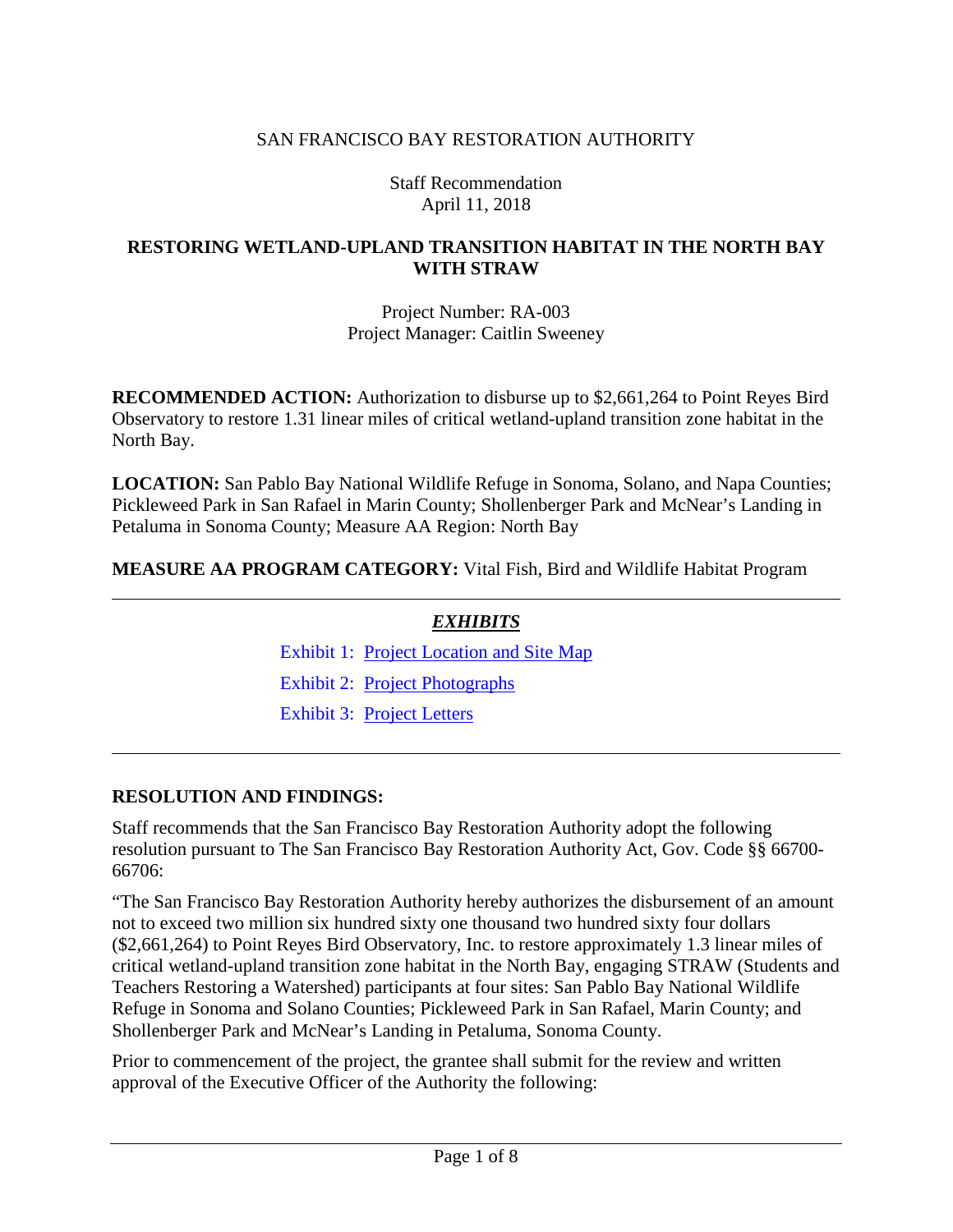- a. A detailed work program, schedule, and budget.
- b. Names and qualifications of any contractors to be employed in carrying out the project.
- c. A plan for acknowledgement of Authority funding.
- d. Evidence that the grantee has entered into agreements sufficient to enable the grantee to implement, operate, and maintain the project."

Staff further recommends that the Authority adopt the following findings:

"Based on the accompanying staff report and attached exhibits, the San Francisco Bay Restoration Authority hereby finds that:

- 1. The proposed authorization is consistent with The San Francisco Bay Restoration Authority Act, codified at Gov. Code §§ 66700, et seq.
- 2. The proposed authorization is consistent with The San Francisco Bay Clean Water, Pollution Prevention and Habitat Restoration Measure (Measure AA).
- 3. The grantee is not required to enter into a project labor agreement per Resolution 22 due to the non-construction nature of the work."

## **PROJECT SUMMARY:**

Staff recommends the disbursement of up to \$2,661,264 to Point Blue Conservation Science to restore approximately 1.3 linear miles of critical wetland-upland transition zone habitat in the North Bay, engaging over 5,000 STRAW (Students and Teachers Restoring a Watershed) participants at four sites (project or proposed project) over the course of five years.

The proposed project will consist of design, implementation, maintenance and monitoring of climate-smart marsh (and newly restored marshes which are typically mudflats) to upland transition zone habitat restoration in four locations in Marin, Sonoma, and Solano Counties, while educating and building a constituency of environmental supporters. The project will: (1) cast teachers, students and their families as ecological stakeholders—engaging them actively in the improvement of natural areas in their community, (2) increase resiliency of marsh transition zone habitat through critical restoration work, and (3) ensure long-term restoration success through monitoring and maintenance.

The project will focus on areas of degraded shoreline. Point Blue and their partners recently completed an analysis showing that, in less than 100 years, climate change could reduce 77% of current San Francisco Bay wetlands by up to 93%. This habitat is critical to the health of human communities and wildlife. Healthy wetlands buffer adjacent roads and buildings from storm surges and flooding, filter pollutants from run-off, and provide crucial habitat for wildlife. Restoring upland transition zones is a critical climate change adaptation strategy for wetlands, because wildlife and water will need areas to migrate to during storm surges and flooding.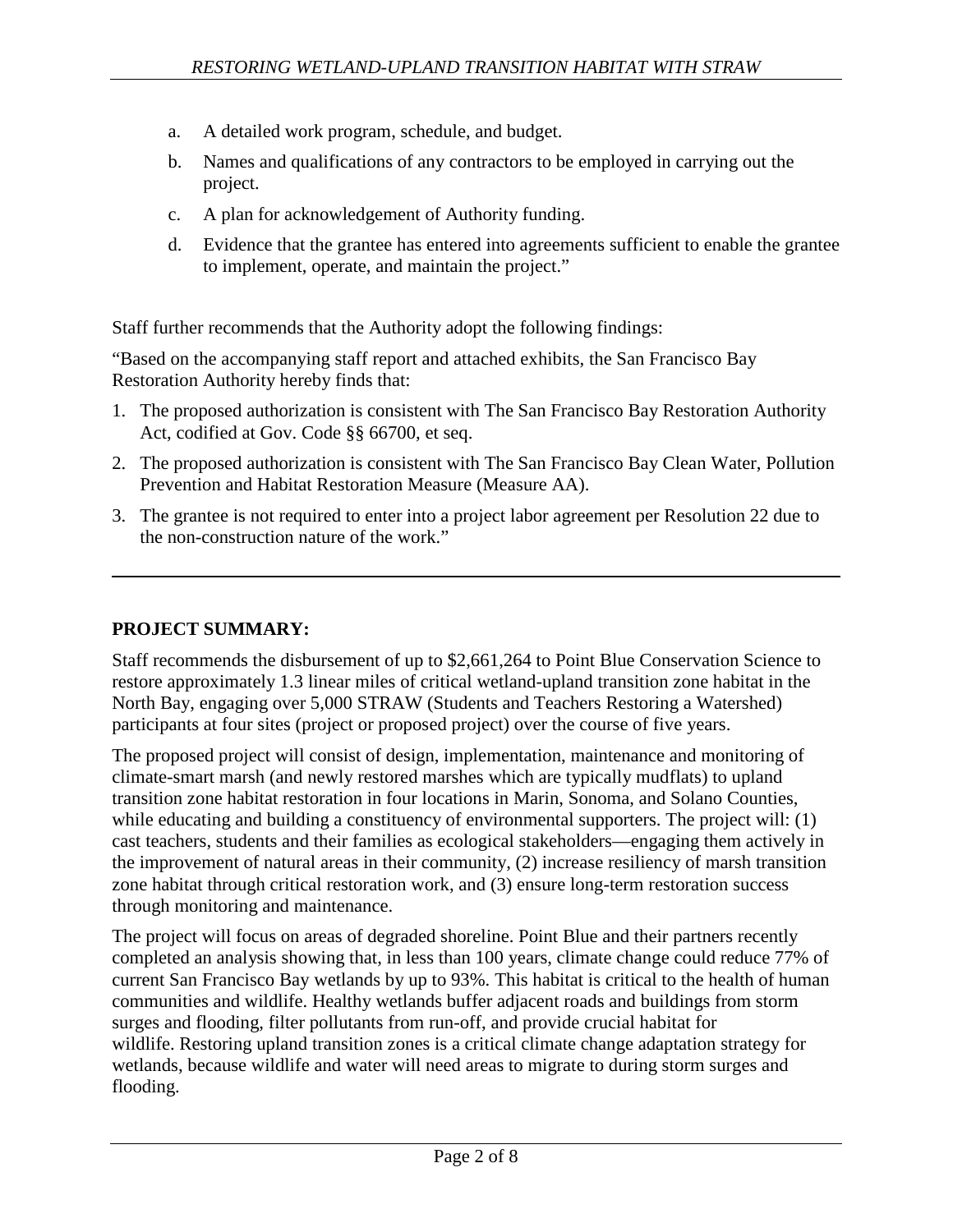Restoration teams, including students, teachers and their families, will plant shrubs, grasses, and ground cover using installation best practices to restore 1.31 linear miles of wetland-upland transition zone habitat. Using Point Blue's planning tools, the project will create a climateresilient planting palette to meet project-specific restoration goals. The project will propagate and plant locally sourced native plants according to the restoration guidelines of the USFWS Recovery Plan for California Tidal Marshes and the California Department of Fish and Game's California Wildlife Action Plan to create habitat for state and federal species of concern. In completing these tasks, the project will increase climate resiliency at the sites in the face of increased flooding, drought, and heat while ensuring young students are inspired about and engaged in environmental stewardship. The project sites will be maintained for one to three years following restoration activities to ensure long-term success.

All four sites are public property and accessible, and three of the sites are walkable and/or accessible from underserved schools and communities. Point Blue's STRAW program has worked on similar projects throughout the Bay Area for 26 years and has widespread support from public and private partners. For this project, community partners include the San Pablo Bay National Wildlife Refuge (SPBNWR), Sonoma Land Trust, Marin County Department of Public Works, Marin County Stormwater Pollution Prevention Program, San Francisco Bay Joint Venture (SFBJV), Sonoma County Water Agency, Federated Indians of the Graton Rancheria, Friends of the Petaluma River, Petaluma Wetlands Alliance, Sonoma Resource Conservation District, and school partners. STRAW's community engagement process includes:

- Getting input on project design from all land managers and other relevant stakeholders,
- Educating the community about the benefits of habitat restoration for this project, STRAW will emphasize the benefits to wildlife, including two federally endangered species, as well as educational value through STRAW's teacher network and K12 program,
- Working in disadvantaged communities. Approximately 40% of the schools engaged by STRAW will be underserved schools (defined as having 50% or more students eligible for the USDA free or reduced meal program).

The project was selected in the first competitive round of Measure AA funding because it will restore critical transition zone habitat while engaging teachers, students and families. In addition, the STRAW program has a proven model and a long track record of success, with widespread support from the community and partners.

## **Site Description:**

The project will restore four sites in the North Bay: San Pablo Bay National Wildlife Refuge, Pickleweed Park, Shollenberger Park and McNear's Landing Park. Each site connects existing habitat or restoration projects to enhance plant and wildlife connectivity, requires minimal planning, and is approved and ready for construction. The proposed sites will either build on existing restoration work to expand habitat connectivity or will begin new to enhance wetlandupland transition zone habitat.

**San Pablo Bay National Wildlife Refuge** is along the north shore of San Pablo Bay in Sonoma, Solano, and Napa Counties. SPBNWR is owned and managed by US Fish and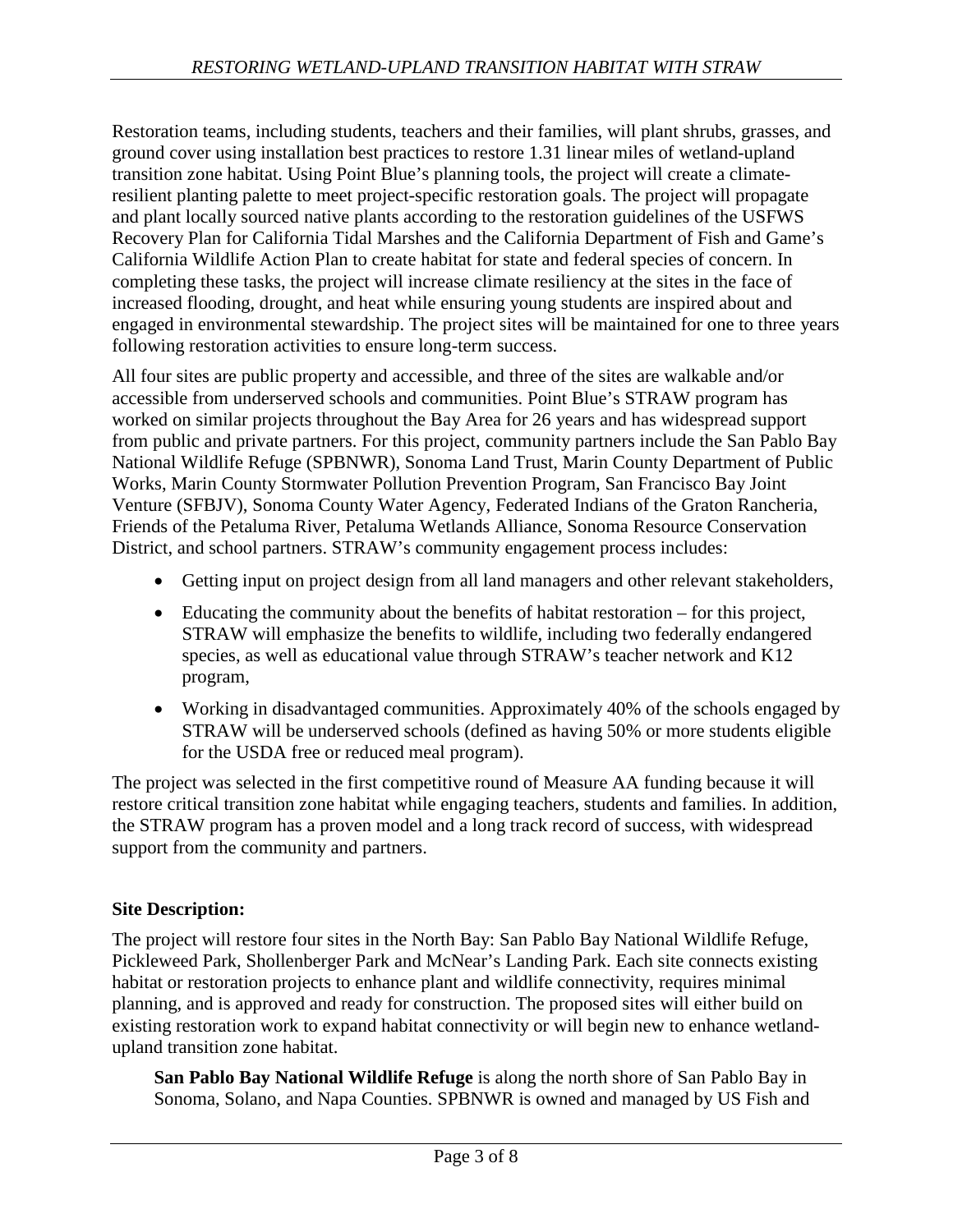Wildlife Service (USFWS). The restoration will further benefit two endangered species the Ridgway's rail (*Rallus longirostris obsoletus*) and the salt marsh harvest mouse (*Reithrodontomys raviventris*)—as well as California Species of Special Concern (including California black rail, San Pablo song sparrow, salt marsh common yellowthroat, marsh wren, and Suisun shrew). Each of these species have suffered significant population declines as a result of the loss of salt marsh habitat in the Bay. A primary strategy for stabilizing their populations is to restore tidal marsh and reestablish habitat area for feeding, breeding, and roosting while also reducing predation levels. This project will increase connectivity to refugia, providing these salt marsh animals access to healthy adjacent habitat for feeding and additional protection during extreme storms and high tide events, without which they also move to the edges of levees and are exposed to intensified predation.

**Shollenberger Park** is owned and managed by the City of Petaluma. The park is heavily used by birds migrating along the Pacific Flyway, as well as residential birds such as the endangered Ridgway's Rail.

**McNear's Landing** is also owned by the City of Petaluma. At both sites, vegetation along the levee banks is substantially degraded, consisting primarily of non-native and invasive species of marginal habitat value. Restoration at these marsh transition zone sites will contribute to improving urban watershed health through the creation of climate-smart habitat, improved sea-level rise resilience, and wave attenuation. It will improve water quality by reducing levee erosion and increasing sediment control.

**Pickleweed Park** is owned and managed by the City of San Rafael, and located in the Canal District. Degraded wetland habitat at Pickleweed Park can no longer support the endangered species (Ridgway's rail and salt marsh harvest mouse) or the numerous California Species of Special Concern that once thrived in these marshes.

## **PROJECT FINANCING**

| <b>San Francisco Bay Restoration Authority</b> | \$2,661,264 |
|------------------------------------------------|-------------|
| <b>Project Total</b>                           | \$2,661,264 |

STRAW's extensive use of volunteers is expected to result in an in-kind contribution of over \$1.5 million.

## **CONSISTENCY WITH AUTHORITY'S ENABLING LEGISLATION, THE SAN FRANCISCO BAY RESTORATION AUTHORITY ACT:**

Under section 66704.5 (a), the Authority may award grants to public and private entities; Point Reyes Bird Observatory (PRBO) is a 501(c)3 private nonprofit corporation. Established in 1965, PRBO's mission is to conserve birds, other wildlife and ecosystems through science, partnerships and outreach. In 2013, PRBO changed its organizational name to Point Blue Conservation Science, but continues with the same organizational goals.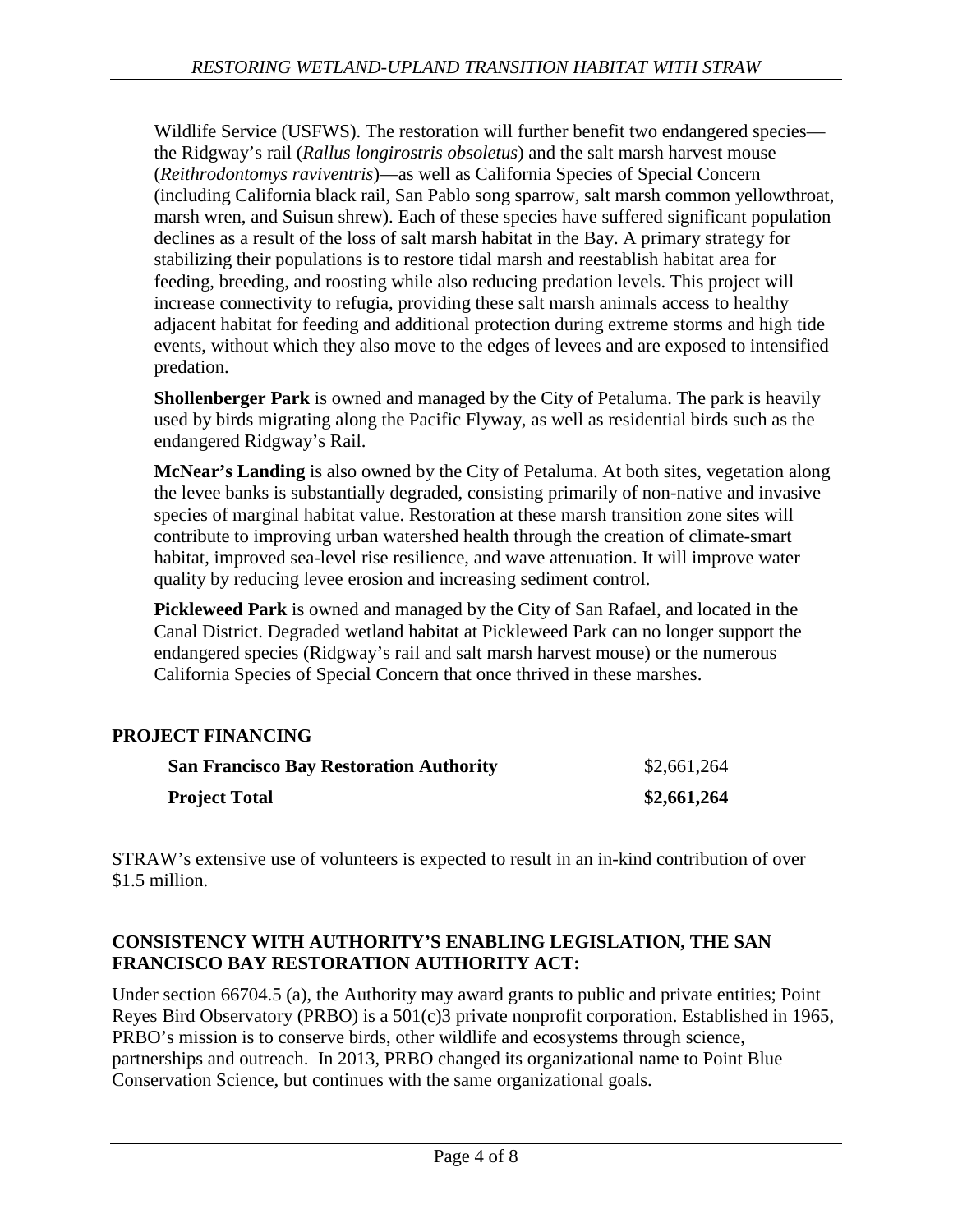Consistent with section 66704.5(b)(1), the proposed project will "Restore, protect, or enhance tidal wetlands, managed ponds, or natural habitats on the shoreline of the San Francisco Bay area" by restoring degraded wetland-upland transition zone habitat along the North Bay shoreline. The project includes: plant propagation; site-specific planning, restoration and construction; site maintenance, and monitoring and reporting; per 66704.5 (e) these activities are all eligible for the use of Measure AA funds.

## **CONSISTENCY WITH MEASURE AA PROGRAMS AND ACTIVITIES:**

The project is consistent with the *Vital Fish, Bird and Wildlife Habitat Program* as it includes the following eligible program activities:

*a. Enhancing the San Francisco Bay National Wildlife Refuge, shoreline parks and open space preserves, and other protected lands in and around the Bay, providing expanded and improved habitat for fish, birds and mammals.*

The project includes restoration within the San Pablo Bay National Wildlife Refuge, which is part of the San Francisco Bay National Wildlife Refuge Complex. In addition, the project includes restoration at two shoreline parks, Shollenberger Park in Petaluma and Pickleweed Park in San Rafael.

*b. Protecting and restoring wetlands and other Bay and shoreline habitats to benefit wildlife, including shorebirds, waterfowl and fish.*

The project will result in 1.31 linear miles of wetland-upland transition zone habitat restored, creating new high quality habitat and high tide refugia for wildlife, especially two federally endangered species. The project will include planting and maintenance of 8,800 native plants to increase deep-rooted vegetation and canopy cover.

*c. Providing for stewardship, maintenance and monitoring of habitat restoration projects in and around the Bay, to ensure their ongoing benefits to wildlife and people.*

The restoration teams for the project will include 5,280 students, teachers and other residents, which will educate and build a constituency of environmental supporters. Restoration sites will be maintained during the project period to ensure successful vegetative establishment and success will be monitored through vegetation sampling, plant survival count, and wildlife monitoring. As all of the projects will be designed and implemented to ensure successful establishment and self-propagation of vegetation within two years post installation so will not need substantial ongoing maintenance.

## **CONSISTENCY WITH MEASURE AA PRIORITIZATION CRITERIA:**

#### 1. **Greatest positive impact.**

The restoration will result in new high quality habitat and high-tide refugia for wildlife, especially for two federally endangered species, Ridgway's rail and salt marsh mouse. Point Blue's STRAW program has a scientifically proven track record of success in establishing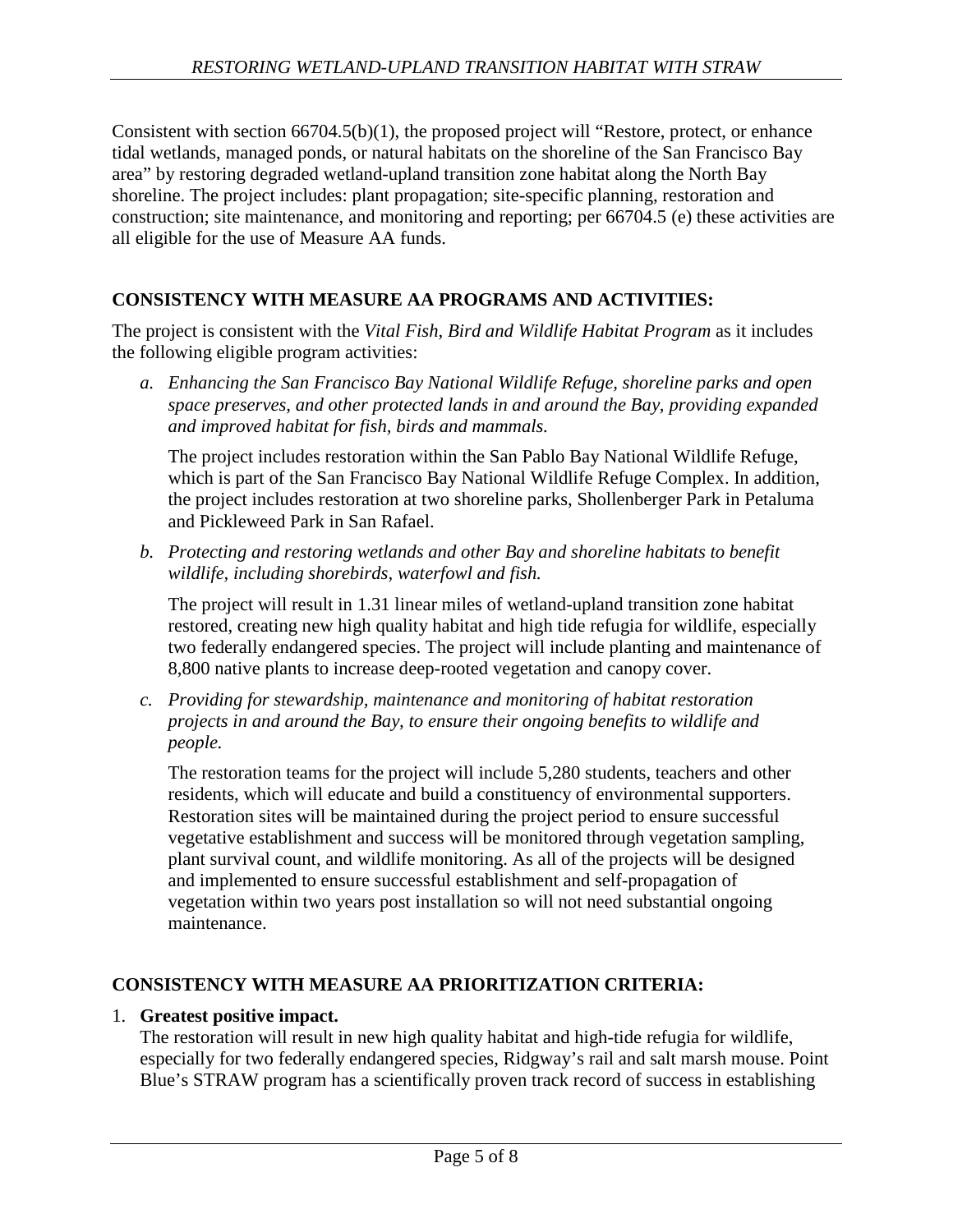wetland-upland transition zone in degraded areas and has worked in the area for more than 10 years. This project will directly treat and enhance over 3 acres of this habitat and will have a resulting impact on hundreds of surrounding acres. All installed plants will be locally collected and propagated using innovative practices for disease prevention and climate change resiliency, ensuring their genetic integrity. Some 5,280 teachers, students, and their families will receive specific education enhancing their understanding of the importance of a healthy functioning San Francisco Bay ecosystem. Communities from the entire North Bay will participate in these projects, including communities who traditionally do not have access to these type of activities.

### 2. **Greatest long-term impact.**

Projects will be designed using Point Blue's Climate-Smart restoration planning framework and transition zone planting tool. Point Blue defines climate-smart restoration as the process of enhancing ecological function of degraded, damaged, or destroyed areas in a manner that prepares them for the consequences of climate change. Each STRAW restoration project increases the number and diversity of birds, and collectively the impact is even greater. The number of bird species detected at STRAW restoration sites has gone from as low as 0 prerestoration to as high as 30 post restoration within 15 years. Some 5,280 teachers, students, and their families will play an active role in restoring San Francisco Bay health, leaving a lasting impact on them as environmental stewards.

### 3. **Leveraging resources and partnerships.**

For this project, STRAW participants will provide more than \$1.5M of volunteer labor. In addition, USFWS provides in-kind support for work at the San Pablo Bay National Wildlife Refuge including the nursery and operational costs, materials for the nursery and restoration projects, and USFWS staff and intern assistance with site prep, technical guidance, and project maintenance.

#### 4. **Economically disadvantaged communities.**

Approximately 40% of the schools Point Blue will partner with are located in low-income communities (data from the Authority's 80% Area Median Income Map). These teachers will receive on-going professional development in watershed science that will benefit their students beyond the grant period. Students and families who participate in the STRAW restoration will gain a greater understanding of their watershed and be more inclined to serve as environmental stewards in their communities.

5. **Benefits to economy.** STRAW employs 20 restoration experts and educators. With this grant, they will add an environmental educator to work with 5,280 STRAW participants and support 20 STRAW interns (4 per year over 5 years) who will be trained in climate-smart conservation principles. Point Blue will create a webinar based on this project to train restoration practitioners on wetland-upland transition zone habitat enhancement. Based on past webinars, they anticipate that they will train 200-250 individuals.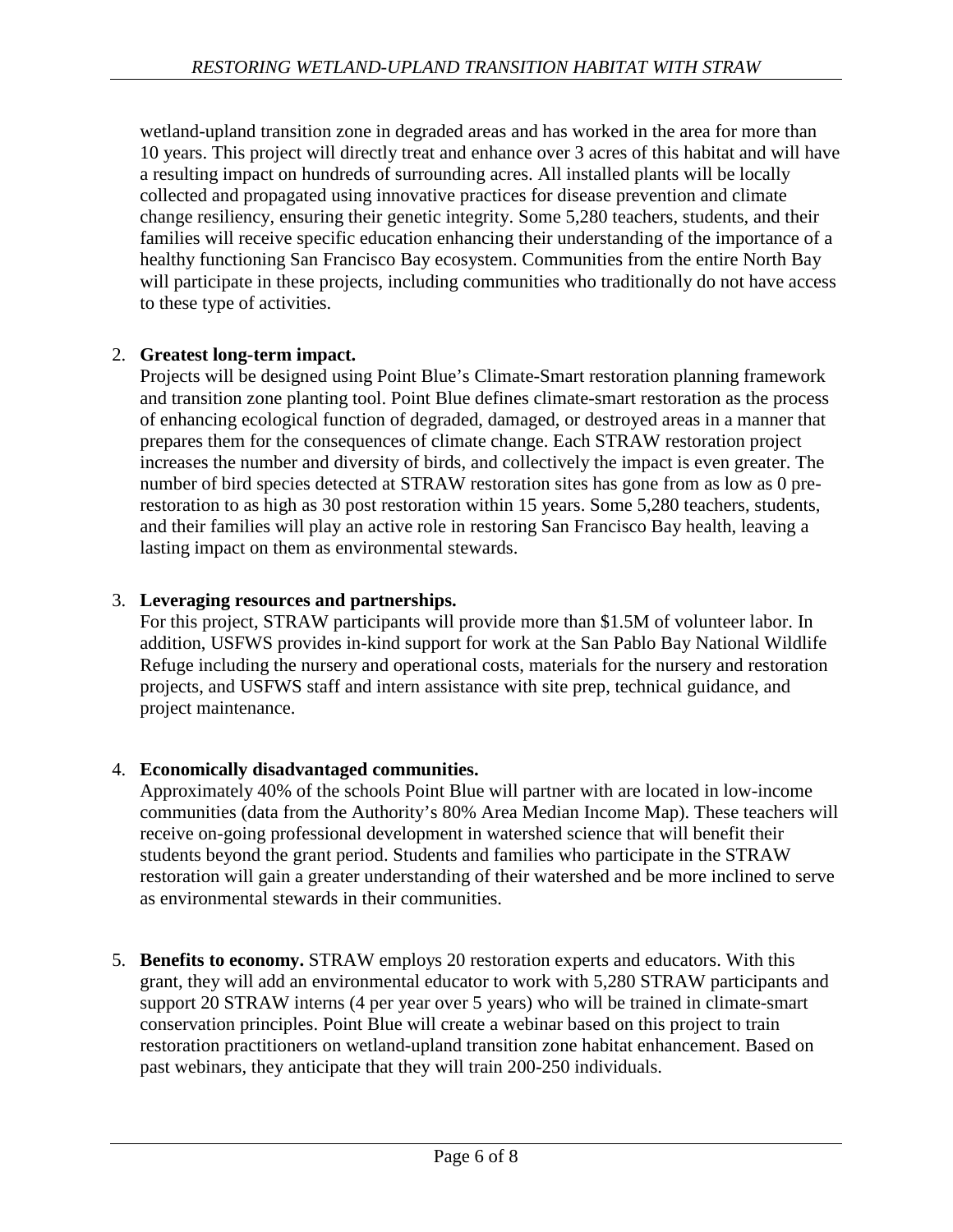6. **Engage youth and young adults.** Point Blue will partner with approximately 19 schools in the area and 5,200 students. STRAW participants will receive watershed education and training and experience in restoration. In 2014, HLJ Research evaluated the program and found that STRAW improved students' basic understanding of watersheds and provided students with a broader global context of watersheds and their importance to the environment. During the project, STRAW will also work with at least 20 interns, who will receive training in climate-smart conservation. Many of the interns go on to work at conservation nonprofits or government agencies and apply this training to their future work in natural resource protection.

### 7. **Monitoring, maintenance, and stewardship**

Based on 12+ years of experience in this specific habitat type, STRAW will construct projects that minimize long-term maintenance needs, encourage self-propagation, and maximize habitat value. Monitoring of previous sites demonstrates the success of these practices. For example, previous work at Pickleweed Park has resulted in an 82% survival rate average over four years. Monitoring informs STRAW's adaptive management strategies and design refinements, as it is part of Point Blue's commitment to using data collection and analysis to inform conservation practices. Over the course of the five-year project, STRAW will use established monitoring protocols for vegetation establishment success that gets at short-term, construction performance. To evaluate wildlife habitat benefit, birds will be monitored as indicators using the area search methodology. Point Blue, Save The Bay, and San Francisco Bay Bird Observatory are currently developing a new wetland-upland transition zone monitoring protocol that will be used for this project.

#### 8. **Coastal Conservancy's San Francisco Bay Area Conservancy Program.**

The project is consistent with all the Conservancy's San Francisco Bay Area Conservancy Program's Criteria in the following ways:

- a. *Are supported by adopted local or regional plans*. The project helps meet the goals and objectives of the: State Coastal Conservancy Strategic Plan, Bay Area Integrated Regional Watershed Management Plan, Petaluma Integrated Watershed Management Plan, California Climate Adaptation Strategy/Safeguarding California: Reducing Climate Risk, California Essential Habitat Connectivity Strategy for Conserving a Connected California, USFWS's Recovery Plan for Tidal Marsh Ecosystems of Northern and Central California, Baylands Ecosystem Habitat Goals Science Update, and others.
- b. *Are multijurisdictional or serve a regional constituency*. The four sites are located across a broad area of the North Bay. STRAW participants will come from schools in Marin, Sonoma, Napa, and Solano counties.
- c. *Can be implemented in a timely way.* Restoration is in progress at Pickleweed Park and SPBNWR. Schollenberger Park and McNear's Landing are ready to start once funds are available.
- d. *Provide opportunities for benefits that could be lost if the project is not quickly implemented*. With the increase in extreme weather, storm surges and flooding, these sites are currently impacted by the changing climate. Implementing restoration will give the wetland-upland transition zone time to establish and provide benefits to wildlife and